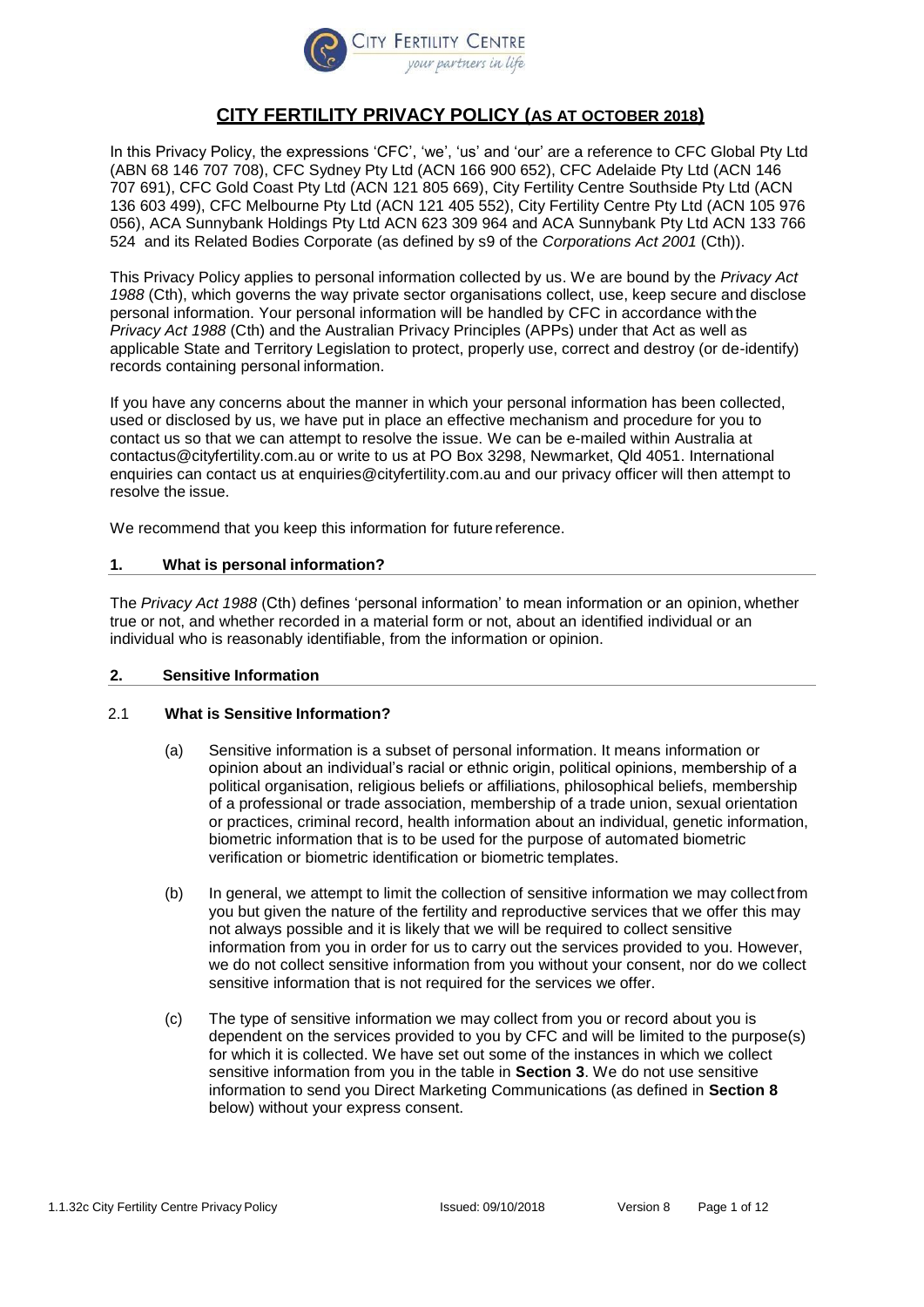

#### 2.2 **Consent**

The particular categories of sensitive information may be collected by us, and you consent and agreeto the collection of such information:

- (a) the criminal record of an individual;
- (b) religion or religious beliefs;
- (c) racial or ethnic information of an individual;
- (d) the sexual orientation, practices or history of an individual; and
- (e) the health or medical information of an individual, including but not limited to genetic information regarding an individual,

but only to the extent that where you volunteer such information or if it is necessary for, or incidental to, the purposes of collection set out in **Section 3.**

You give us your informed consent that we may share the sensitive information we collect in accordance with this **Section 2.2** with any entity listed in this Policy and any of our other Related Bodies Corporate (as defined by s9 of the *Corporations Act 2001* (Cth)).

### <span id="page-1-0"></span>**3. The kinds of information collected, used and disclosed by CFC**

3.1 We will only use or disclose your personal information for the primary purposes for which it was collected or as consented by you. At or around the time we collect personal information from you, we will endeavour to provide you with a notice which details how we will use and disclose that specific information. We set out some common collection, use and disclosure instances in the table below.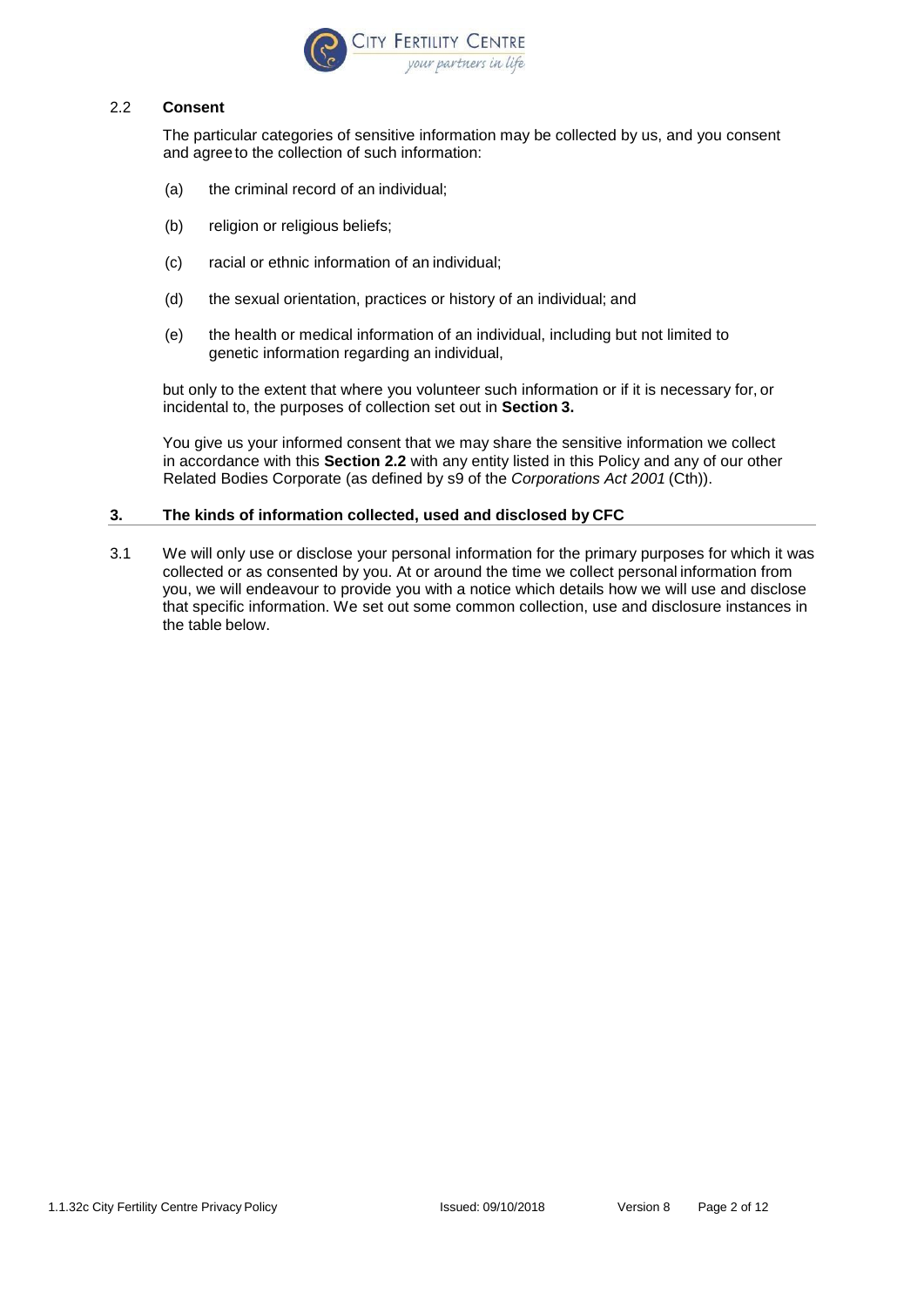

| <b>Purpose</b> | <b>Type of Information</b>                                                                                                                                                                                                                                                                                                                                                                                                                                                                                                                                                                                                                                                            | <b>Uses</b> – types of uses we will make of personal<br>information                                                                                                                                                                                                                                                                                                                                                                                                                                                                                                                  | <b>Disclosures</b>                                                                                                                                                                                                                                                                                                                                                                                                                                                                                                                                           |
|----------------|---------------------------------------------------------------------------------------------------------------------------------------------------------------------------------------------------------------------------------------------------------------------------------------------------------------------------------------------------------------------------------------------------------------------------------------------------------------------------------------------------------------------------------------------------------------------------------------------------------------------------------------------------------------------------------------|--------------------------------------------------------------------------------------------------------------------------------------------------------------------------------------------------------------------------------------------------------------------------------------------------------------------------------------------------------------------------------------------------------------------------------------------------------------------------------------------------------------------------------------------------------------------------------------|--------------------------------------------------------------------------------------------------------------------------------------------------------------------------------------------------------------------------------------------------------------------------------------------------------------------------------------------------------------------------------------------------------------------------------------------------------------------------------------------------------------------------------------------------------------|
| Sales          | • Transaction Sales: Such as:<br>Delivery information.<br>Billing and account details (including bank account<br>details, direct debit, billing address, repayment<br>information and invoice details).<br>Payment card details.                                                                                                                                                                                                                                                                                                                                                                                                                                                      | • Services: the purchase of any goods or services<br>from you or the provision of our services to you<br>including the administration and management of<br>our products and services, including charging,<br>billing, credit card authorisation and verification,<br>credit-worthiness, fraud and collecting debts, which<br>shall include but is not limited to instructing a debt<br>collecting services in the event you have not paid<br>for our services, or as required or authorised by<br>law.                                                                               | The types of disclosures we will make of<br>personal information collected for the type<br>of purposes listed include, without<br>limitation, to:<br>• Service providers (including IT<br>service providers and consultants)<br>who assist CFC in providing our<br>products and services.<br>• Our contractors and agents or other<br>external companies who assist us in<br>providing our products and services<br>to you, including but not limited to any<br>debt collection services and data<br>storage providers.<br>As required or authorised by law. |
| Enquiries      | • Contact information: Such as your name, address,<br>email address, or phone numbers.<br>Identifying information: such as your date of birth.                                                                                                                                                                                                                                                                                                                                                                                                                                                                                                                                        | • Identity verification: if applicable, the verification<br>of your identity and date of birth.<br>Live chat and third party chat and messaging<br>services: if applicable, answering your enquiry<br>through our Live Chat functionality or a third party<br>chat and messaging service.                                                                                                                                                                                                                                                                                            | We may disclose your personal<br>information to the parties listed in this<br>table in the Disclosure column for 'Sales'.                                                                                                                                                                                                                                                                                                                                                                                                                                    |
|                | Medical or health information: Information regarding<br>your health (including but not limited to whether you<br>smoke and consume alcohol), medical information or<br>any related sensitive personal information that may be<br>required in order for you to be provided the services we<br>offer, including but not limited to the types of<br>information outlined in section 2.2<br><b>Customer Service: Which includes:</b><br>$\bullet$<br>Information collected in connection by our customer<br>services department, including information you<br>provide via any live chat facilities we offer through<br>our website which are related to the services we<br>provide to you | • Services: the provision of our services to you<br>including:<br>- The administration and management of our<br>products and services.<br>- To provide customer service functions, including<br>handling customer enquiries and complaints.<br>Marketing: using your personal information for the<br>purposes set out in 'Marketing Services' section of<br>this table below (excluding in relation to any<br>sensitive information you have provided to us,<br>which we will not use for marketing purposes,<br>unless you have provided your express consent<br>as per Section 8). |                                                                                                                                                                                                                                                                                                                                                                                                                                                                                                                                                              |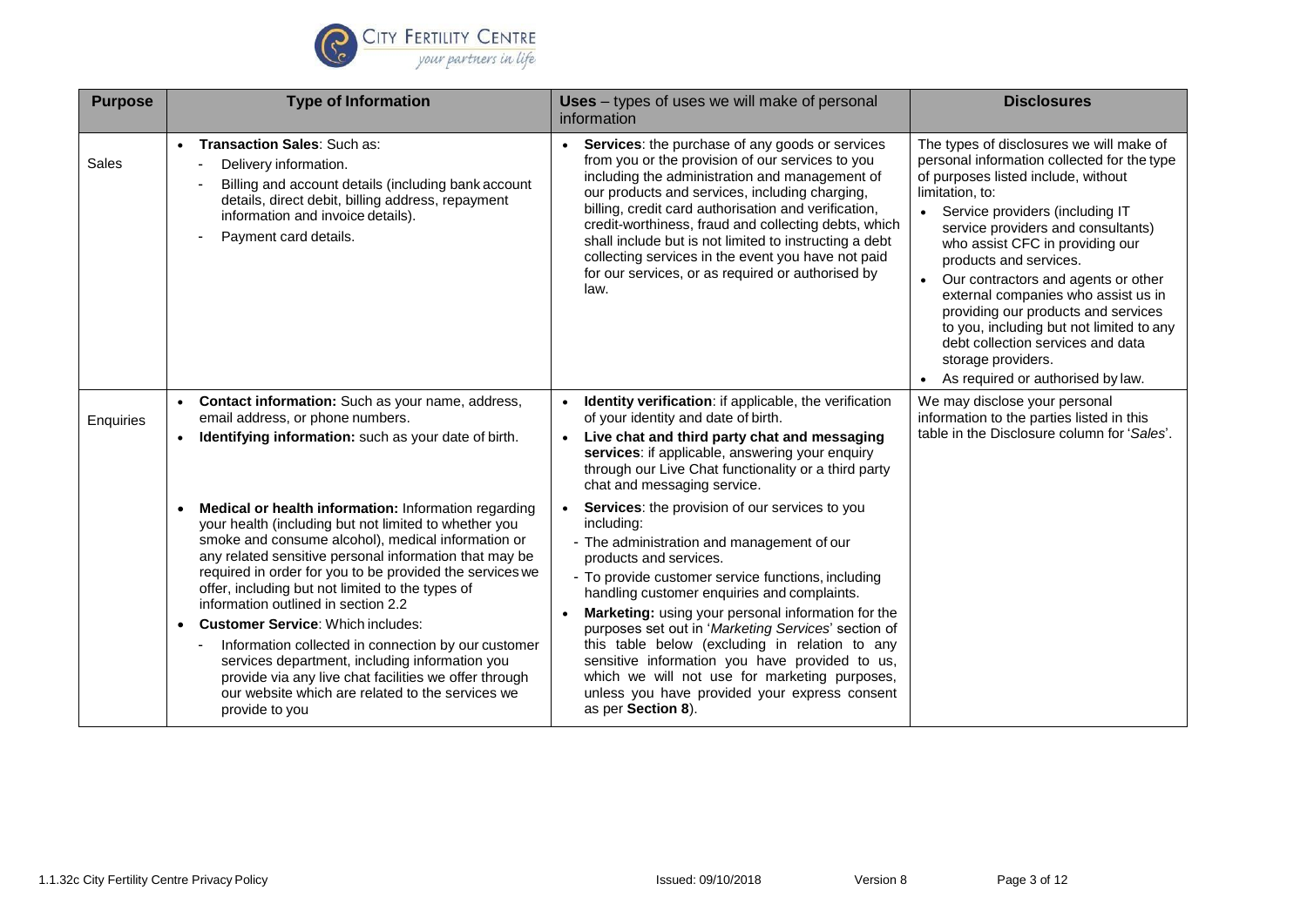

| <b>Purpose</b>               | <b>Type of Information</b>                                                                                                                                                                                                                                                                              | Uses - types of uses we will make of personal<br>information                                                                                                                                                                                                                                                                                                                                                                                                                                                                                                                                                                                                                                                                                                                                                                                                                                                                                                                                       | <b>Disclosures</b>                                                                                                                                                                                                                                                                                                                                                                              |
|------------------------------|---------------------------------------------------------------------------------------------------------------------------------------------------------------------------------------------------------------------------------------------------------------------------------------------------------|----------------------------------------------------------------------------------------------------------------------------------------------------------------------------------------------------------------------------------------------------------------------------------------------------------------------------------------------------------------------------------------------------------------------------------------------------------------------------------------------------------------------------------------------------------------------------------------------------------------------------------------------------------------------------------------------------------------------------------------------------------------------------------------------------------------------------------------------------------------------------------------------------------------------------------------------------------------------------------------------------|-------------------------------------------------------------------------------------------------------------------------------------------------------------------------------------------------------------------------------------------------------------------------------------------------------------------------------------------------------------------------------------------------|
|                              | Your opinions, statements and endorsements<br>collected personally or via surveys and<br>questionnaires, including but not limited to your<br>views on the products and services offered by CFC.<br>Other information: such as your gender, sexual<br>$\bullet$<br>orientation and relationship status. | • General administrative and security use:<br>- To protect CFCs website from security threats,<br>fraud or other criminal activities.<br>- To facilitate the administration and management of<br>a fertility and reproductive clinic, including but not<br>limited to the use of your personal information<br>collected in accordance with paragraph 3.1<br>- In connection with the improvement of our services<br>(including to contact you about those<br>improvements and asking you to participate in<br>surveys about our products and services) and the<br>maintenance and development of our products and<br>services, business systems and infrastructure.<br>- To provide customer services to clients and for<br>quality assurance purposes.<br>In relation to the sale, and matters in connection<br>with a potential sale, of our business or company<br>to a third party.<br>- any other matters reasonably necessary to<br>continue to provide our products and services to<br>you. |                                                                                                                                                                                                                                                                                                                                                                                                 |
| Marketing<br><b>Services</b> | Contact information: Such as your name, email<br>address, current postal and residential addresses<br>and phone numbers.                                                                                                                                                                                | • General marketing and consumer analytics:<br>using your personal information:<br>To aggregate with other information (or provide<br>to a third party to aggregate) and to then use it<br>for marketing and consumer analytics.<br>To offer you updates on products, events or<br>information that may be of interest to you.<br>For Marketing and promotional activities by us and<br>our related bodies (including by direct mail,<br>telemarketing and email), SMS and MMS<br>messages and via social media platforms.<br>For the Uses detailed in this table above in the<br>'Enquiries' section                                                                                                                                                                                                                                                                                                                                                                                              | We may disclose your<br>personal information to:<br>• Third parties connected with the<br>marketing process who assist us<br>in providing our products and<br>services to you, including but not<br>limited to online survey providers,<br>email and marketing service<br>providers and social media<br>platforms.<br>The parties listed in this table in<br>the Disclosure column for 'Sales'. |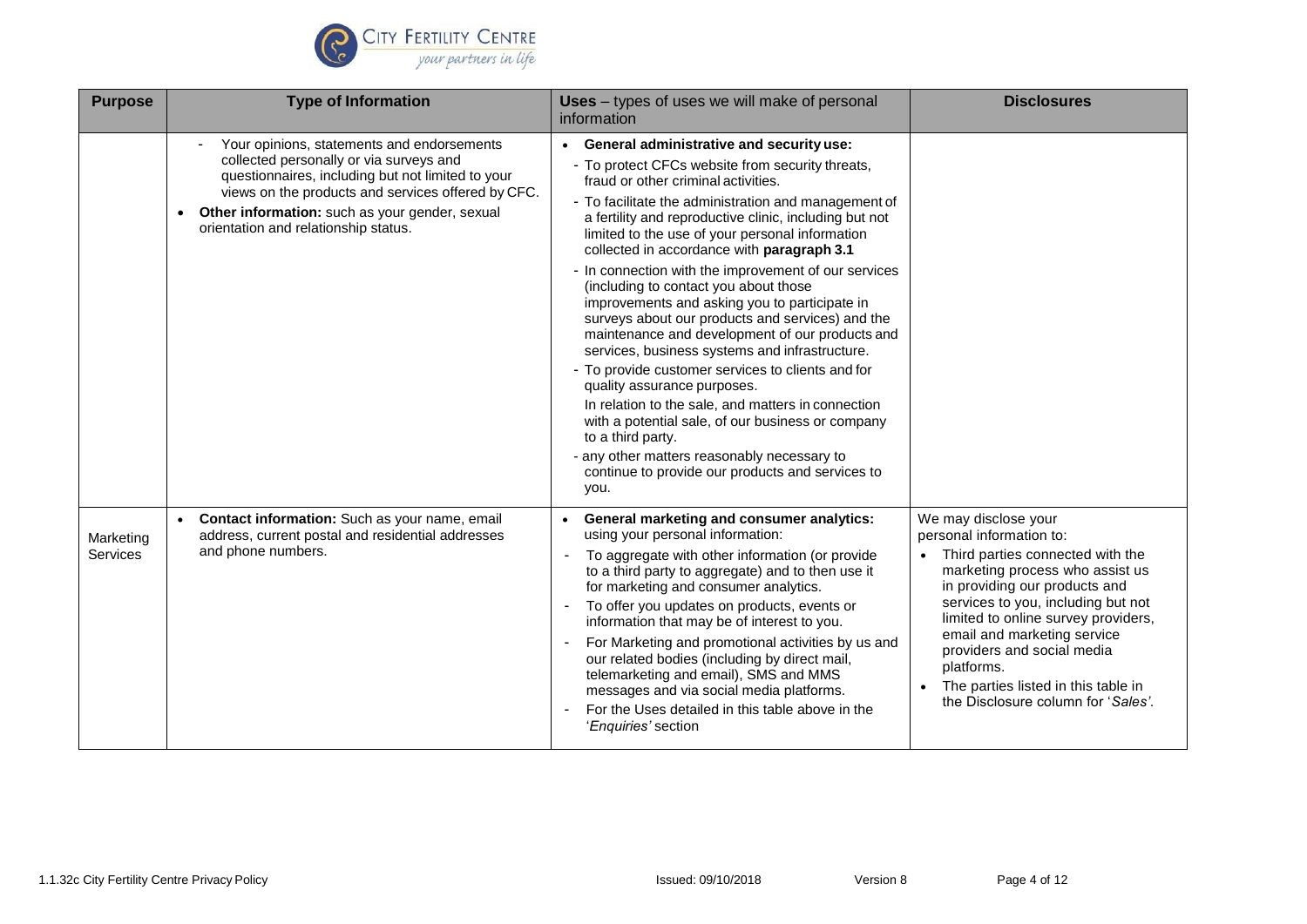

| <b>Purpose</b>                                    | <b>Type of Information</b>                                                                                                                                                                                                                                                                                                                                                                                                                                                                                                                                                                                                                                                                                                                                                                                                                                                                                                                                                                                                                                                                                                                                                                                                                                                                                                                                                                                                                                                                                                                                                                                                                  | Uses - types of uses we will make of personal<br>information                                                                                                                                                                                                                                                                                                                                                                                                                                                                                                                                                                                                                                                                                                                                                                                                                                                                                                                                                                                                                                                                                                                                                                   | <b>Disclosures</b>                                                                                                                                                                                                                                                                                                                                                                                                                                                                                                                                                                                                                                                                                                                                                                                                                                                                                                                                                                                                                                                                                                                                                                       |
|---------------------------------------------------|---------------------------------------------------------------------------------------------------------------------------------------------------------------------------------------------------------------------------------------------------------------------------------------------------------------------------------------------------------------------------------------------------------------------------------------------------------------------------------------------------------------------------------------------------------------------------------------------------------------------------------------------------------------------------------------------------------------------------------------------------------------------------------------------------------------------------------------------------------------------------------------------------------------------------------------------------------------------------------------------------------------------------------------------------------------------------------------------------------------------------------------------------------------------------------------------------------------------------------------------------------------------------------------------------------------------------------------------------------------------------------------------------------------------------------------------------------------------------------------------------------------------------------------------------------------------------------------------------------------------------------------------|--------------------------------------------------------------------------------------------------------------------------------------------------------------------------------------------------------------------------------------------------------------------------------------------------------------------------------------------------------------------------------------------------------------------------------------------------------------------------------------------------------------------------------------------------------------------------------------------------------------------------------------------------------------------------------------------------------------------------------------------------------------------------------------------------------------------------------------------------------------------------------------------------------------------------------------------------------------------------------------------------------------------------------------------------------------------------------------------------------------------------------------------------------------------------------------------------------------------------------|------------------------------------------------------------------------------------------------------------------------------------------------------------------------------------------------------------------------------------------------------------------------------------------------------------------------------------------------------------------------------------------------------------------------------------------------------------------------------------------------------------------------------------------------------------------------------------------------------------------------------------------------------------------------------------------------------------------------------------------------------------------------------------------------------------------------------------------------------------------------------------------------------------------------------------------------------------------------------------------------------------------------------------------------------------------------------------------------------------------------------------------------------------------------------------------|
| Providing<br>our<br>medical<br>services to<br>you | Contact information: Such as name, e-mail address,<br>current postal and delivery address (if different to<br>postal address), and phone numbers.<br>Employee record information: details relating to your<br>employment (if applicable) or your previous<br>employment.<br>Identifying information: Such as your photo,<br>passport, driver's licence, Medicare number, private<br>health fund, birth certificate and date of birth.<br>General information: Such as details regarding your<br>education, interests, personality traits, if you have<br>tattoos, have lived overseas, information regarding the<br>number of children you may have, a description of your<br>physical features (and your parent's and children's<br>physical features, if applicable), whether you may have<br>been adopted, your use of injectable non-prescription<br>drugs and any other information that may be required<br>in order for you to be provided the services we offer.<br>Medical or health information: Information regarding<br>your health (including but not limited to whether you<br>smoke and consume alcohol and fertility history),<br>medical information or any related sensitive personal<br>information that may be required in order for you to be<br>provided the services we offer, including but not limited<br>to the types of information outlined in section 2.2.<br>Customer Service: Which includes your opinions,<br>$\bullet$<br>statements and endorsements collected personally or<br>via surveys and questionnaires, including but not<br>limited to your views on the products and services<br>offered by CFC. | Services: Only for the provision of our products<br>and services to you, including without limitation:<br>- fertility services;<br>- counselling services;<br>- and any other support services.<br>Informed consent: To ensure that, as a patient,<br>you have provided your full and informed consent<br>to any procedure. This is further described in our<br><b>Informed Consent Policy <informed b="" consent<=""><br/>Policy&gt;<br/><b>Treatment assessment:</b> For the assessment of<br/>the types of treatment you may require or be<br/>legally required to undertake, and arranging any<br/>necessary referrals.<br/><b>Medical record:</b> For the creation of a medical<br/><math display="inline">\bullet</math><br/>record for you.<br/>Data reports: De-identified patient data may be<br/><math display="inline">\bullet</math><br/>sent to CFC's Australian holding company.<br/>Donor identification: For the purposes of<br/><math display="inline">\bullet</math><br/>children contacting their biological parent at the<br/>age of 18 years.<br/>Identity verification: if applicable, the verification<br/><math display="inline">\bullet</math><br/>of your identity and date of birth.</informed></b> | We may disclose your personal<br>information to:<br>External bodies such as the<br>Reproductive Technologies<br>Accreditation Committee (RTAC),<br>who may undertake a clinical audit of<br>medical records held by CFC in order<br>to improve patient care and safety.<br>National bodies such as the National<br>Perinatal Epidemiology and Statistics<br>Unit (NPESU), National Association<br>of Testing Authority (NATA), Health<br>Complaints Commissioner (HCC) and<br>Reproductive Technology<br>Accreditation Committee (RTAC).<br>Victorian Assisted Treatment<br>Authority, Health Insurance<br>Commissioner<br>Medicare (Department of Human<br>Services).<br>Health fund providers.<br>Counselling or psychology service<br>providers.<br>Related entities, particularly CHA<br>SMG Australia Holding Pty Ltd<br>ACN 624 086 371 and CHA SMG<br>Australia Holding Pty Ltd ACN 624<br>086 737 and subsidiaries of CFC.<br>To children conceived from<br>donors, contact information of the<br>donors (supplied at the age of 18<br>years).<br>We may also disclose your personal<br>information to the parties listed in this<br>table in the Disclosure column for 'Sales'. |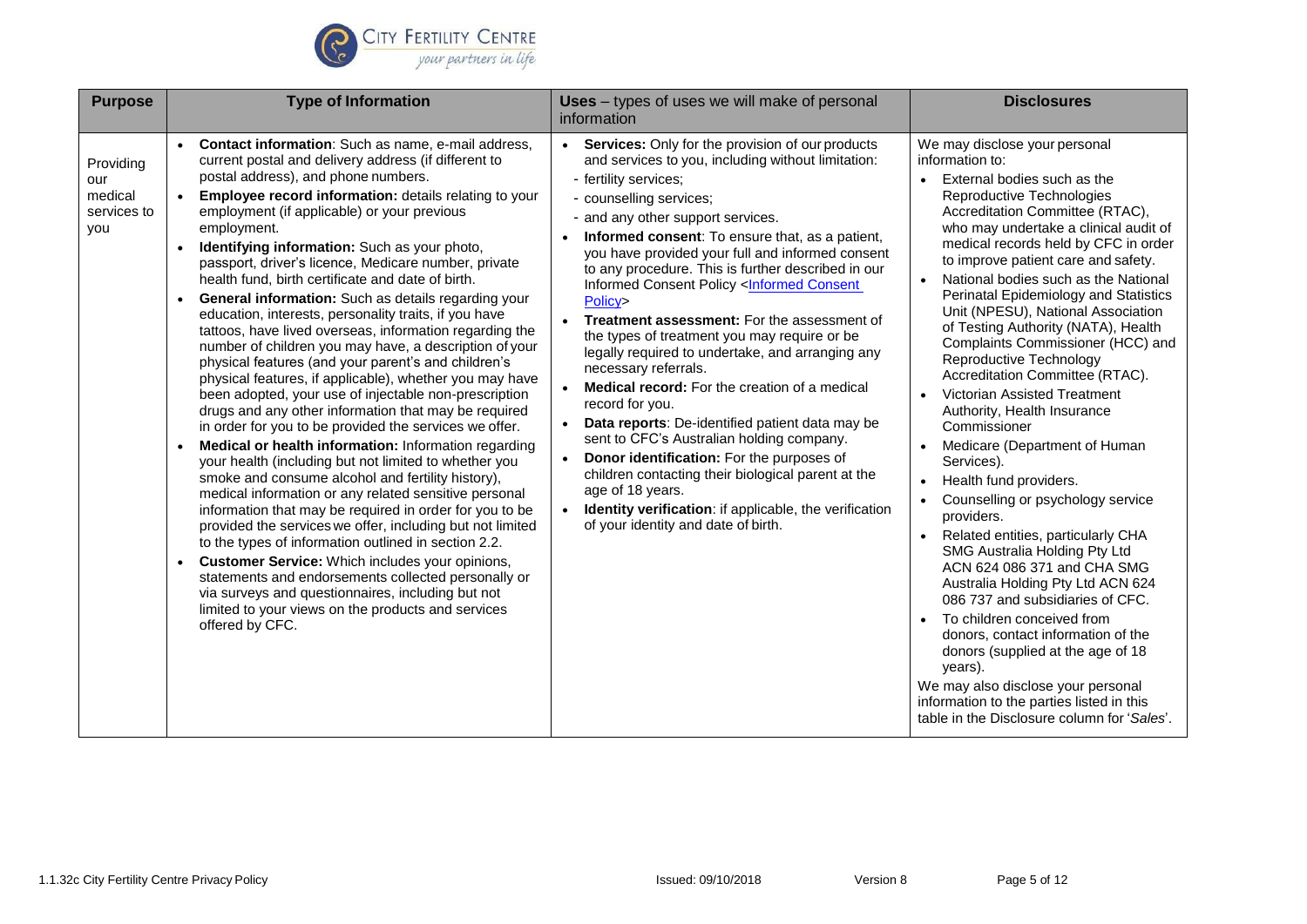

| <b>Purpose</b>     | <b>Type of Information</b>                                                                                                                                                                                                                                                                                                                                                                                                                                                                                                                                                                                                                                                                                                                                                                                                                                                                                                                                                                                                                                                                                                                                                                                                                                                                                                                                                                                                                                                          | <b>Uses</b> – types of uses we will make of personal<br>information                                                                                                                                                                                                                                                                                                                                                                                                                                                                                                                                                                                                                                                                                                                                                                                                                                                                                                                                                                                                                                                                                                                                       | <b>Disclosures</b>                                                                                                                                                                                                                                                                                                                                                                                                                                                                                                                                                                                                                                                                                                                                                                                                                                                                                                              |
|--------------------|-------------------------------------------------------------------------------------------------------------------------------------------------------------------------------------------------------------------------------------------------------------------------------------------------------------------------------------------------------------------------------------------------------------------------------------------------------------------------------------------------------------------------------------------------------------------------------------------------------------------------------------------------------------------------------------------------------------------------------------------------------------------------------------------------------------------------------------------------------------------------------------------------------------------------------------------------------------------------------------------------------------------------------------------------------------------------------------------------------------------------------------------------------------------------------------------------------------------------------------------------------------------------------------------------------------------------------------------------------------------------------------------------------------------------------------------------------------------------------------|-----------------------------------------------------------------------------------------------------------------------------------------------------------------------------------------------------------------------------------------------------------------------------------------------------------------------------------------------------------------------------------------------------------------------------------------------------------------------------------------------------------------------------------------------------------------------------------------------------------------------------------------------------------------------------------------------------------------------------------------------------------------------------------------------------------------------------------------------------------------------------------------------------------------------------------------------------------------------------------------------------------------------------------------------------------------------------------------------------------------------------------------------------------------------------------------------------------|---------------------------------------------------------------------------------------------------------------------------------------------------------------------------------------------------------------------------------------------------------------------------------------------------------------------------------------------------------------------------------------------------------------------------------------------------------------------------------------------------------------------------------------------------------------------------------------------------------------------------------------------------------------------------------------------------------------------------------------------------------------------------------------------------------------------------------------------------------------------------------------------------------------------------------|
| Human<br>resources | Contact information: Such name, e-mail address,<br>current postal and residential address, phone numbers,<br>country of residence, next of kin contact details.<br><b>Employee record information</b><br>Identifying information: Such as your photo, passport<br>and residency details, date of birth.<br>CV, resume or application related information: Such<br>as the details provided in your resume or CV, your<br>eligibility to work in Australia, your education, previous<br>employment details, professional memberships, trade<br>qualifications & criminal history police checks.<br>Tax, superannuation and payroll information: Such as<br>your Tax File Number and ATO Declaration,<br>Superannuation details and financial institution details.<br>Background check information: Information obtained<br>from you or third parties to perform background checks.<br>Medical or health information which you voluntarily<br>provide to us as part of pre-employment medicals,<br>random drug and alcohol testing or such other information<br>which may be related to an incident which has occurred<br>during the course of your employment.<br>Performance related information: Pre-employment<br>testing and other information collected by CFC's systems<br>in the course of the employee or contractor's engagement<br>with CFC.<br>Information collected from referees<br>Security information: Such as CCTV footage and<br>photographs taken on our premises. | Background checks: Utilising the information<br>collected for the purpose of assessing candidate<br>suitability for role, including by obtaining:<br>Verification of your identity and age.<br>Criminal history background checks including<br>publically available information including<br>Facebook, Twitter, Instagram, YouTube.<br>Confirmation of eligibility to work in Australia.<br>Confirmation of education and qualifications.<br>Confirmation of previous employment.<br>Consideration regarding medical leave.<br>Administration and performance monitoring use:<br>Utilising the information collected for the purpose of:<br>Dealings related to the employer/employee<br>relationship or the contractor/principal relationship<br>(as the case may be).<br>Use of such information whether or not the<br>employment or contractor relationship is<br>prospective, current or past.<br>Use of such information to monitor systems,<br>performance and time usage and internet usage.<br>The use of your personal information collected in<br>the administration and management of CFC.<br>In connection with the sale of any part of CFC's<br>business or a company owned by a CFC entity. | We may disclose your<br>personal information to:<br>Relevant superannuation company.<br>Government agencies, including but<br>$\bullet$<br>not limited to The Australian Taxation<br>Office, Centrelink and Child Support<br>Agency.<br>Relevant Worker's Compensation<br>organisation (e.g. WorkCover etc).<br>Third party referees provided by you in<br>connection with an application made to<br>CFC.<br>Service providers (including IT service<br>providers and payroll providers), if any.<br>Recruitment agents used in connection<br>$\bullet$<br>with your application with us.<br>Third parties in connection with the<br>sale of any part of CFC's business or a<br>company owned by a CFC entity.<br>Third party parties in connection with<br>obtaining any background checks, pre-<br>employment screening.<br>Financial institutions for payroll<br>purposes.<br>As required or authorised by law.<br>$\bullet$ |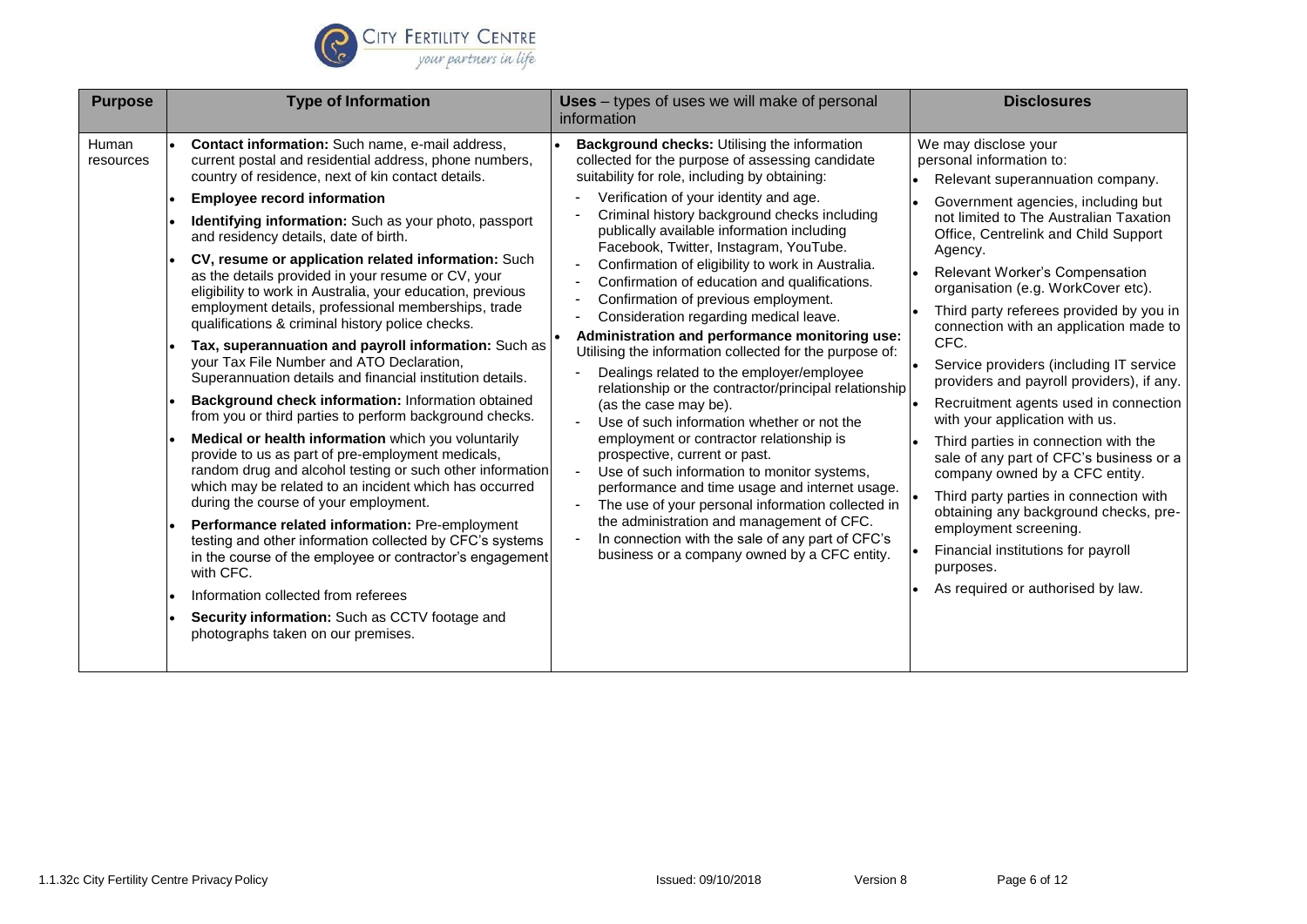

## **4. Collection and storage of your personal information**

- 4.1 We only collect personal information that is necessary for what we do. As much as possible or unless provided otherwise under this Privacy Policy, we will collect your information directly from you. If we collect details about you from someone else, we will, whenever reasonably possible, make you aware that we have done this and why.
- 4.2 Before we are able to provide you with any services as a patient of CFC, you must provide certain personal information so that we may allocate you with a unique identification number. Please refer to our Patient Identification Policy [<Patient Identification Policy>](file:///C:/Users/dunstone9214/AppData/Local/Microsoft/Windows/Temporary%20Internet%20Files/pdf/1.1.11%20Patient%20Identification%20Policy.pdf) for further information.
- 4.3 When you engage in certain activities, such as entering a promotion, filling out a survey or sending us feedback, we may ask you to provide certain information. It is completely optional for you to engage in these activities.
- 4.4 Depending upon the reason for requiring the information, some of the information we ask you to provide may be identified as mandatory or voluntary. If you do not provide the mandatory data or any other information we require in order for us to provide our services to you, we may be unable to effectively provide our services to you.
- 4.5 In the event we collect details about you from someone else, we will, whenever reasonably possible, make you aware that we have done this and why unless:
	- (a) information is collected form any personal referee you have listed on any application form (including any employment application) with us;
	- (b) information is collected from publically available sources including, but not limited to court judgments, directorship and bankruptcy searches, social media platforms (such as Facebook Twitter, Google, Instagram etc.); or
	- (c) as otherwise required or authorised by law.
- 4.6 In the event we collect personal information from you, or a third party, in circumstances where we have not requested or solicited that information (known as unsolicited information), and itis determined by CFC (in its absolute discretion) that the personal information is not required, we will destroy the information or ensure that the information is de-identified.
- 4.7 Once we collect your information, we will either hold it securely and store it on infrastructure owned or controlled by us or with a third-party service provider. We provide some more general information on our security measures in **Section [11.1](#page-9-0)** (Data security and quality).

## **5. Using Our Website**

- 5.1 If you use our website, we may utilise 'cookies' which enable us to monitor traffic patterns and to serve you more efficiently if you revisit a CFC website. In most cases, a cookie does not identify you personally but may identify your internet service provider or computer.
- 5.2 However, in some cases, cookies may collect and store personal information about you. CFC extends the same privacy protection to your personal information, whether gathered via cookies or from other sources, as detailed in this Privacy Policy. You can set your browser to notify you when you receive a cookie and this will provide you with an opportunity to either accept or reject it in each instance. However, if you disable cookies, you may not be able to access certain areas of our web sites or take advantage of the improved web site experience that cookies offer.
- 5.3 We also use permanent cookies to enable basic web traffic analysis using Google Analytics which, for example, shows us which areas of our website are popular against those that are not visited often. This allows us to prioritise our enhancements to our website and increase the productivity of our website. We also use remarketing with Google Adwords and Analytics to display content specific advertisements to visitors that have previously visited our website when those visitors go to other websites that have implemented the Google Display Network.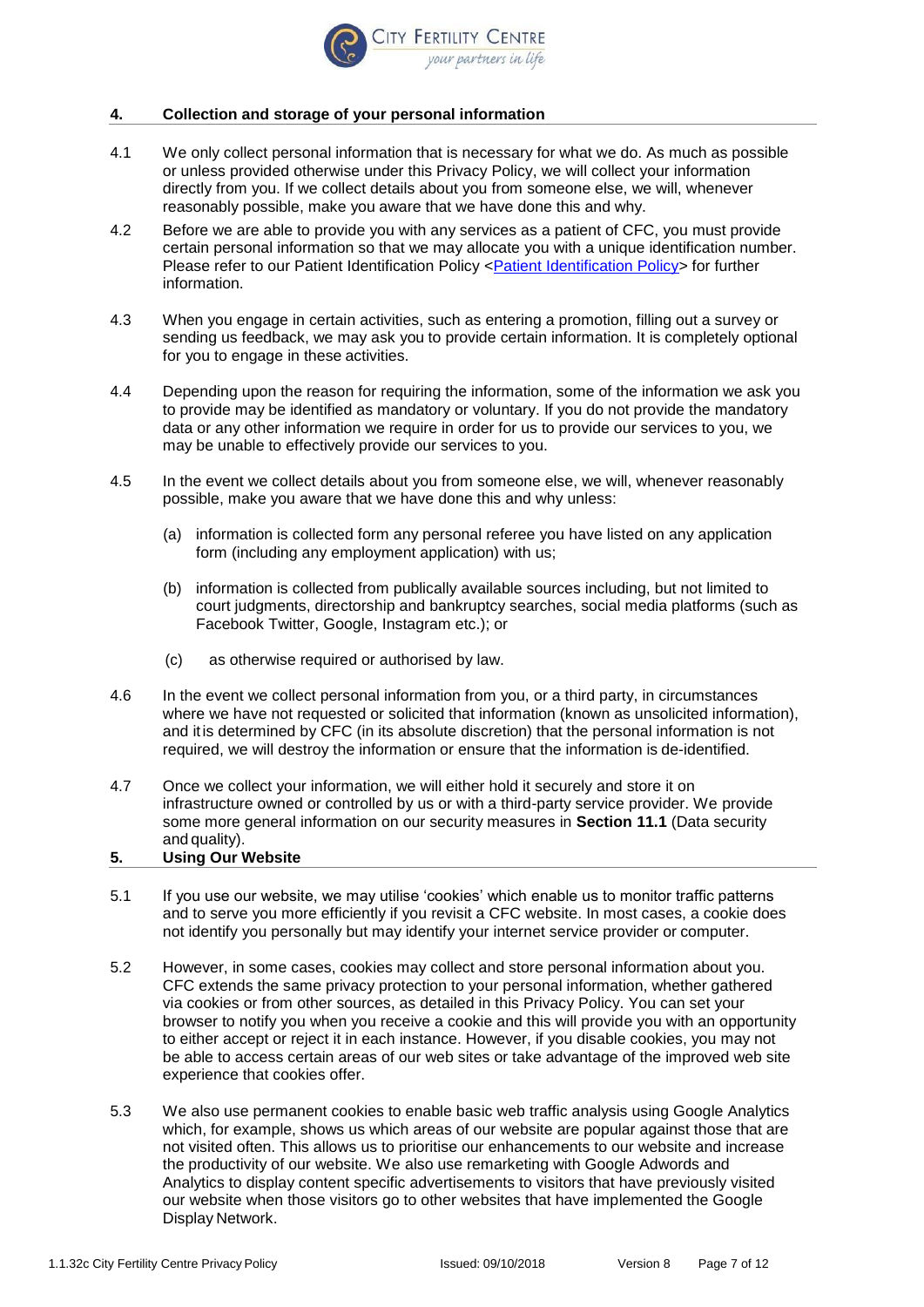

- 5.4 We undertake the following Google features on our Website: Google Analytics (including features such as Remarketing with Google Analytics, Google Display Network Impression Reporting and Google Analytics Demographics and Interest Reporting), Google Adwords (including features such as remarketing, affinity audiences, custom affinity audiences, inmarket audiences, similar audiences and demographic and location targeting), Remarketing with Google Analytics, Google Display Network Impression Reporting, Google Analytics Demographics and Interest Reporting, Integrated services that require Google Analytics to collect data via advertising cookies and anonymous identifiers, and Double Click. These features do not use any sensitive personal information you have provided us, nor do theyuse any personal information. Google may include in-ads notice labels to disclose interest-based advertising to you. Third-party vendors, including Google, will show CFC ads on websites across the Internet. CFC and third-party vendors, including Google, use first-party cookies (such as the Google Analytics cookie) and third-party cookies (such as the DoubleClick cookie) together to inform, optimise, and serve ads based on an individual's past visits to the CFC Website.
- 5.5 As a visitor to our Website, you can opt out of Google's use of cookies by visiting Google's Ads Settings[<http://tinyurl.com/o86ynsa>](http://tinyurl.com/o86ynsa) and you can opt out of Google's DoubleClick's use of cookies by visiting the DoubleClick opt-out page [<http://tinyurl.com/o86ynsa>](http://tinyurl.com/o86ynsa). Alternatively, you can opt out of a third-party vendor's use of cookies by visiting the [Network Advertising](http://www.networkadvertising.org/managing/opt_out.asp) [Initiative opt out page](http://www.networkadvertising.org/managing/opt_out.asp) [<http://www.networkadvertising.org/choices/>](http://www.networkadvertising.org/choices/) and by visiting the Digital Advertising Alliance Consumer Choice opt out page [<http://www.aboutads.info/choices/>](http://www.aboutads.info/choices/).
- 5.6 We may gather your IP address as part of our business or marketing activities and to assist with any operational difficulties or support issues with our services. This information does not identify you personally.

#### **6. Third party chat and messaging services**

- 6.1 When you make an enquiry with us, we may use third party chat and messaging services to communicate with you, and those services such as WhatsApp or WeChat may collect information about your IP address, activity and usage statistics, and other information that you share (including your current location) while using those platforms. This information is not collected by us.
- 6.2 The contents of your messages to us will be handled by the messaging apps as per their Privacy Policy, which currently states that information that you include in your enquiry with us will not be retained on the messaging apps servers (unless there is an issue with transmission of your message, in which case your message may be held on WhatsApp's servers or WeChat servers for up to 30 days).

#### **7. How we may use and disclose your personal information**

- <span id="page-7-0"></span>7.1 We will only use or disclose your personal information for the primary purposes for which it was collected or as consented to and/or as provided in our detailed list at **Section [3](#page-1-0)** of some common uses and disclosures we make regarding the personal information we collect.
- 7.2 We may also use or disclose your personal information and in doing so we are not required to seek your additional consent:
	- (a) when it is disclosed or used for a purpose related to the primary purposes of collection detailed above and you would reasonably expect your personal information to be used or disclosed for such a purpose;
	- (b) if we reasonably believe that the use or disclosure is necessary to lessen or prevent a serious or imminent threat to an individual's life, health or safety or to lessen or prevent a threat to public health or safety;
	- (c) if we have reason to suspect that unlawful activity has been, or is being, engaged in; or
	- (d) if it is required or authorised by law.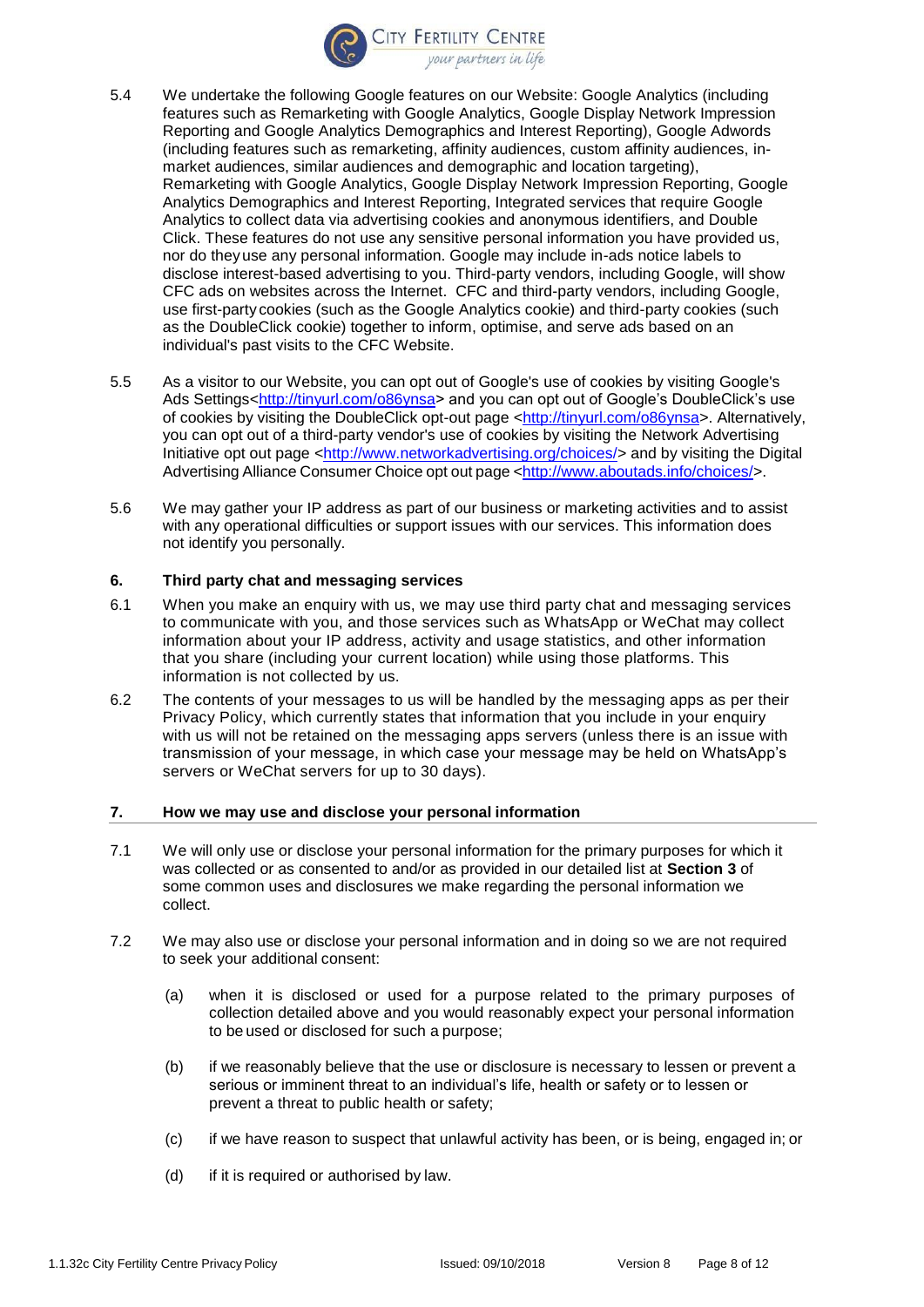

- 7.3 In the event we propose to use or disclose such personal information other than for reasons in **[6.1](#page-7-0)** and **6.2** above or as otherwise outlined in this Privacy Policy, we will first notify you or seek your consent prior to such disclosure or use.
- 7.4 If you have received communications from us and you no longer wish to receive those sorts of communications, you should contact us within Australia by e-mail at [contactus@cityfertility.com.au](mailto:contactus@cityfertility.com.au) or write to us at PO Box 3298, Newmarket, Qld 4051. International enquiries can contact us at [enquiries@cityfertility.com.au](mailto:enquiries@cityfertility.com.au) and and we will ensure the relevant communication ceases. Any other use or disclosure we make of your personal information will only be as required by law or as permitted by the *Privacy Act 1988*  or by this Privacy Policy or otherwise with your consent.

#### **8. The types of organisations to which we may disclose your personal information**

- 8.1 We may disclose your personal information to organisations outside of CFC. Examples of organisations and parties that your personal information may be provided to are outlined in **Section 3**.
- 8.2 Your personal information is disclosed to these organisations and parties only in relation to the goods or services we provide to you or for a purpose permitted by this Privacy Policy.
- 8.3 You give your express and informed consent and acknowledgement that these organisations and parties may not be aware of the provisions of this Privacy Policy in relation to your personal information.

## <span id="page-8-0"></span>**9. Direct Marketing**

- <span id="page-8-1"></span>9.1 You give your express and informed consent to us using your personal information set out in:
	- (a) the '*Enquiries'* section of the table at **Section 3** of this document above; and
	- (b) the '*Marketing Services*' section of the table at **Section 3** of this document above;

to provide you with information and to tell you about our products, services or events or any other direct marketing activity (including third party products, services, and events) which we consider may be of interest to you, whether by post, email, SMS, messaging applications and telephone (**Direct Marketing Communications**).

- 9.2 Without limitation of **clause [8.1](#page-8-1)**, if it is within your reasonable expectations that we send you Direct Marketing Communications given the transaction or communication you have had with us, then we may also use your personal information (but not your sensitive information) for the purpose of sending you Direct Marketing Communications which we consider may be of interest to you.
- 9.3 If at any time you do not wish to receive any further Direct Marketing Communications from us, you may ask us not to send you any further information about products and services. You may do this at any time by using the 'unsubscribe' facility included in the email or by contacting us at [contactus@cityfertility.com.au](mailto:contactus@cityfertility.com.au) or write to us at PO Box 3298, Newmarket, Qld 4051. International enquiries can contact us at [enquiries@cityfertility.com.au](mailto:enquiries@cityfertility.com.au)

#### **10. Cross Border Disclosure**

- 10.1 Any personal information provided to us may be transferred to and stored at destinations outside of Australia. Those destinations include (but are not limited to) the United States of America, European Economic Area, Korea & Singapore where we may utilise overseas data and website hosting facilities or have entered into contractual arrangements with third party service providers to assist CFC with providing our goods and services to you. Personal information may also be processed by staff or by other third parties operating outside Australia who work for us or for one of our suppliers, agents, partners or related companies.
- 10.2 One of CFC's third-party service providers who assists with the live chat function on the CFC website is required to comply with the General Data Protection Regulation (including implemented Binding Corporate Rules), and the EU-US and Swiss-US Privacy Shield Frameworks.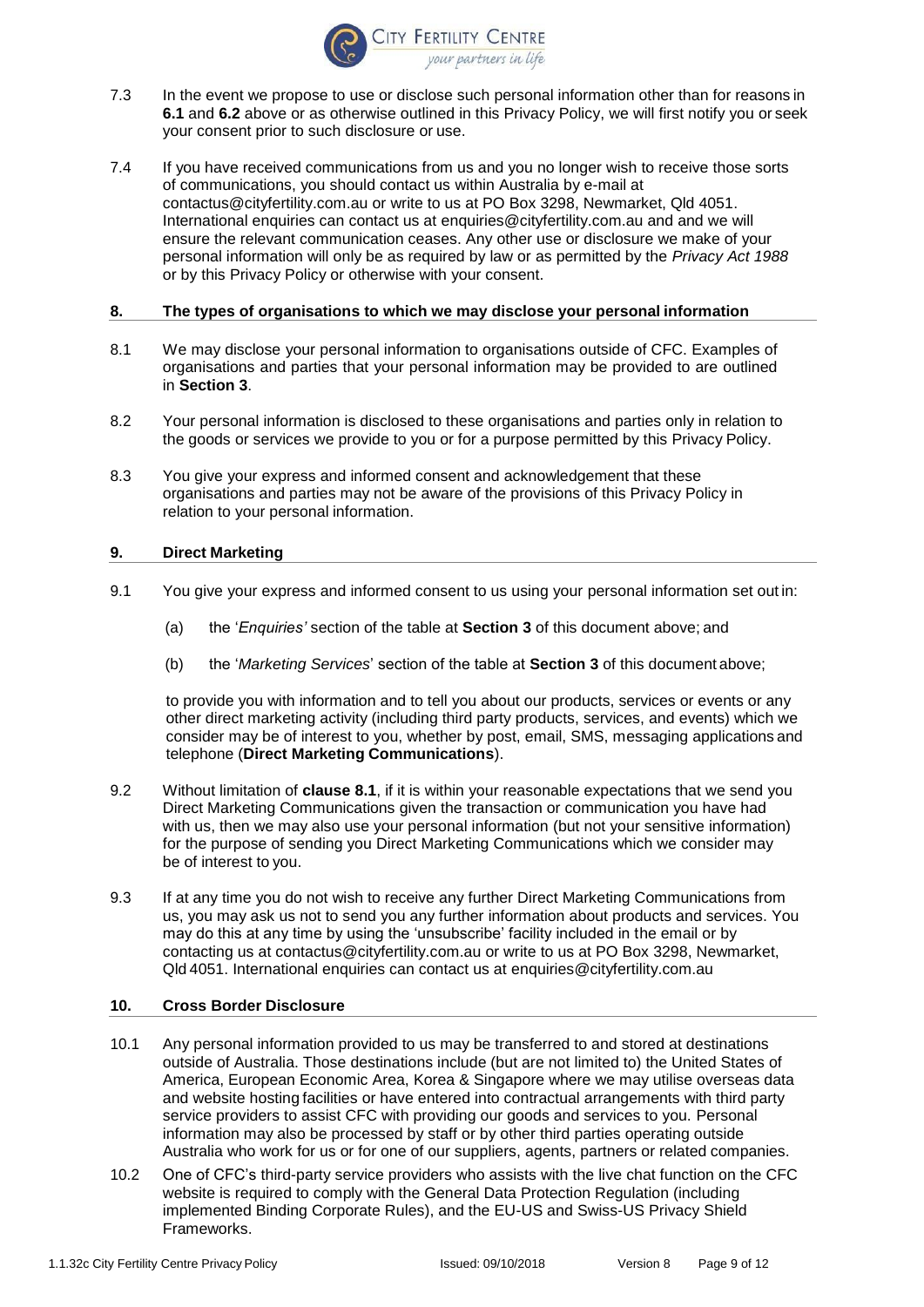

- 10.3 We will, to the extent operationally and technologically possible, retain effective control over any personal information which is used by any organisation located overseas. Where CFC retains effective control of the personal information, there will not be any cross border disclosure within the meaning of the *Privacy Act 1988.*
- 10.4 By submitting your personal information to CFC, you expressly agree and consent to the disclosure, transfer, storing or processing of your personal information outside of Australia. In providing this consent, you understand and acknowledge that countries outside Australia do not always have the same privacy protection obligations as Australia in relation to personal information. However, we will take steps to ensure that your information is used by third parties securely and in accordance with the terms of this Privacy Policy.
- 10.5 The *Privacy Act 1988* requires us to take such steps as are reasonable in the circumstances to ensure that any recipients of your personal information outside of Australia do not breach the privacy principles contained within the *Privacy Act 1988*. By providing your consent, under the *Privacy Act 1988*, we are not required to take such steps as may be reasonable in the circumstances. We will also not be accountable nor will you be able to seek redress under the *Privacy Act 1988* if the overseas recipient breaches any provisions of the *Privacy Act 1988*.
- 10.6 If you do not agree to the transfer of your personal information outside Australia, please contact us by email at **[contactus@cityfertility.com.au](mailto:contactus@cityfertility.com.au)** or write to us at **PO Box 3298, Newmarket, Qld 4051.** International enquiries can contact us at **[enquiries@cityfertility.com.au](mailto:enquiries@cityfertility.com.au)**

#### **11. Anonymity and pseudo-anonymity**

- <span id="page-9-0"></span>11.1 Due to the personal nature of the products and services that we provide, it is only practicable or reasonable for us to transact and correspond with you on a named basis and your personal information may be required in order to provide you with our products and services or to resolve any issue you may have.
- 11.2 However, if you are a donor we will not provide your personal details to our patients or any resulting child until such time as the child reaches the age of 18 years.

## **12. Data Quality and Security**

- 12.1 We have taken steps to help ensure your personal information is safe. You will appreciate, however, that we cannot guarantee the security of all transmissions or personal information, especially where human error is involved or malicious activity by a third party.
- 12.2 Notwithstanding the above, we will take reasonable steps to:
	- (a) make sure that the personal information we collect, use or disclose is accurate, complete and up to date;
	- (b) protect your personal information from misuse, loss, unauthorised access, modification or disclosure both physically and through computer security methods;
	- (c) destroy or permanently de-identify personal information if it is no longer needed for its purpose of collection; and
	- (d) comply with all obligations imposed on us in the event of an eligible data breach (as defined in the *Privacy Act 1988*).
- 12.3 However, the accuracy of personal information depends largely on the information you provide to us, so we recommend that you:
	- (a) let us know if there are any errors in your personal information; and
	- (b) keep us up-to-date with changes to your personal information (such as your name or address).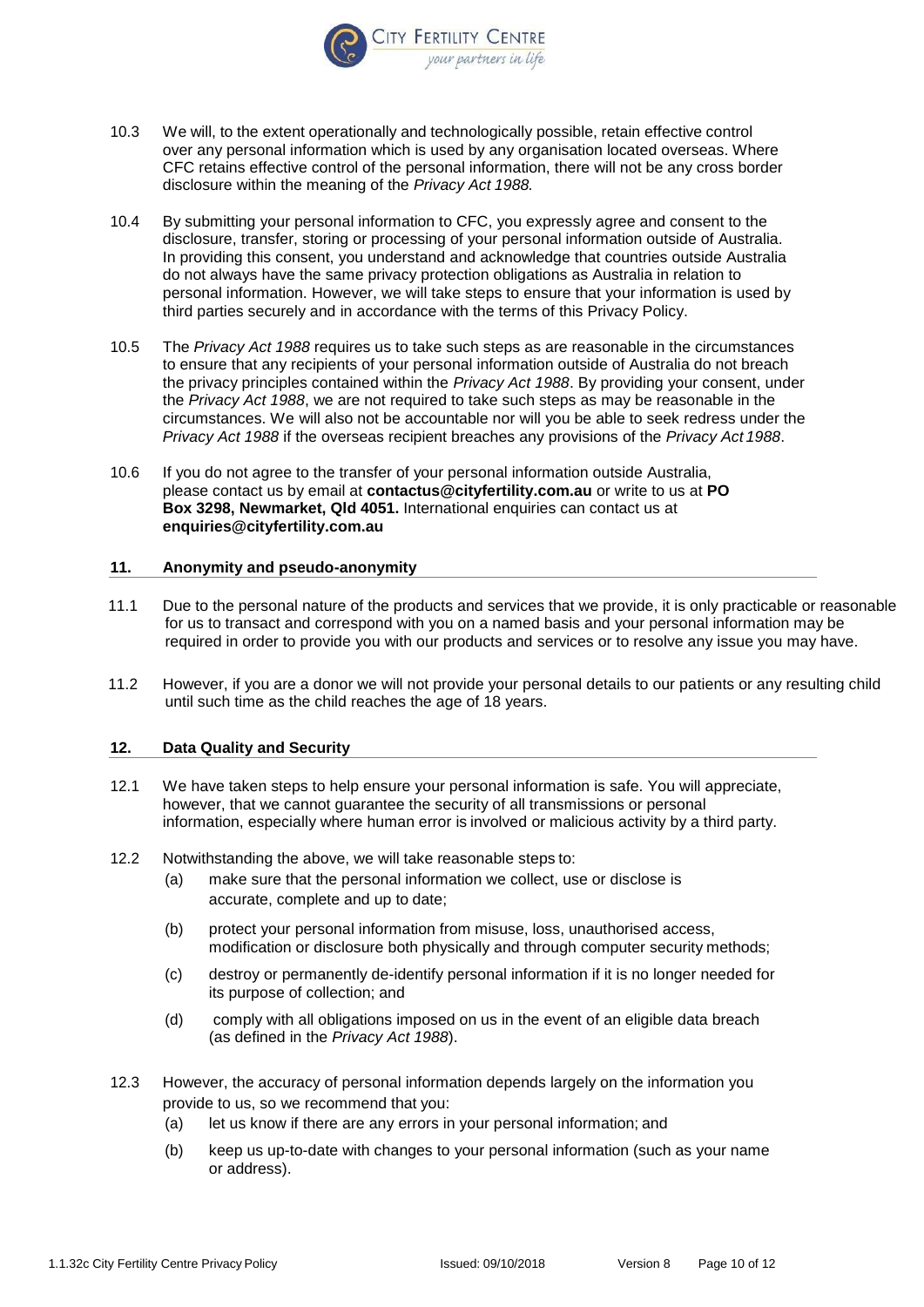

## **13. Access to and correction of your personal information**

- 13.1 You are entitled to have access to any personal information relating to you which we possess, except in some exceptional circumstances provided by law. You are entitled to edit or delete such information unless we are required by law to retain it or permitted to retain it in accordance with this Privacy Policy. However, we may keep track of past transactions for our accounting and audit requirements. Furthermore, it may be impossible to completely delete your information because some information may remain as copies in our backups.
- 13.2 If you would like access, delete, or correct any records of personal information we have about you, you are able to access, update and delete that information (subject to the above) by contacting us at [contactus@cityfertility.com.au](mailto:contactus@cityfertility.com.au) or write to us at PO Box 3298, Newmarket, Qld 4051. International enquiries can contact us at [enquiries@cityfertility.com.au.](mailto:enquiries@cityfertility.com.au) We reserve the right to charge a fee for searching for and providing access to your information.

#### **14. Access to Medical Records**

- 14.1 If you would like access to your medical records or results, you are able to do so by completing a consent form to release medical information. All requests for medical records should be made directly to your treating specialist.
- 14.2 We will comply with our internal Patient Privacy & Confidentiality and Release of Medical Records Procedures in relation to any access to or release or medical records.
- 14.3 If another person/professional body seeks access to your medical records, that person must have the legal authority to do so. Under the *Privacy Act 1998*, the only circumstances where your medical record or information can be provided by CFC to a person other than you is if:
	- (a) there is a serious risk to you or another person;
	- (b) for reason of significant public interest;
	- (c) when disclosure is required under the law.

#### **15. Complaints**

- 15.1 We have put in an effective mechanism and procedure to resolve privacy complaints. Please refer to our Patient Satisfaction and Complaint Management Policy for further information [<Patient Satisfaction and Complaint Management Policy>](file:///C:/Users/dunstone9214/AppData/Local/Microsoft/Windows/Temporary%20Internet%20Files/pdf/1.3.1%20Patient%20Satisfaction%20and%20Complaint%20Management%20Policy.pdf).
- 15.2 We will ensure that all complaints are dealt with in a reasonably appropriate timeframe so that any decision (if a decision is required to be made) is made expeditiously and in a manner that does not compromise the integrity or quality of any such decision.
- 15.3 If you have any concerns or complaints about the manner in which we have collected, used or disclosure and stored your personal (and sensitive) information please email us at contactus@cityfertility.com.au or write to us at PO Box 3298, Newmarket, Qld 4051. International enquiries can contact us at [enquiries@cityfertility.com.au](mailto:enquiries@cityfertility.com.au)

Please mark your correspondence to the attention of the privacy officer.

- 15.4 In order to resolve a complaint, we:
	- (a) will liaise with you to identify and define the nature and cause of the complaint;
	- (b) may request that you provide the details of the complaint in writing;
	- (c) will keep you informed of the likely time within which we will respond to your complaint; and
	- (d) will inform you of the legislative basis (if any) of our decision in resolving such complaint.
- 15.5 As further detailed in our Patient Satisfaction and Complaint Management Policy for further information [<Patient Satisfaction and Complaint Management Policy>](file:///C:/Users/dunstone9214/AppData/Local/Microsoft/Windows/Temporary%20Internet%20Files/pdf/1.3.1%20Patient%20Satisfaction%20and%20Complaint%20Management%20Policy.pdf) a register of complaints will be maintained.